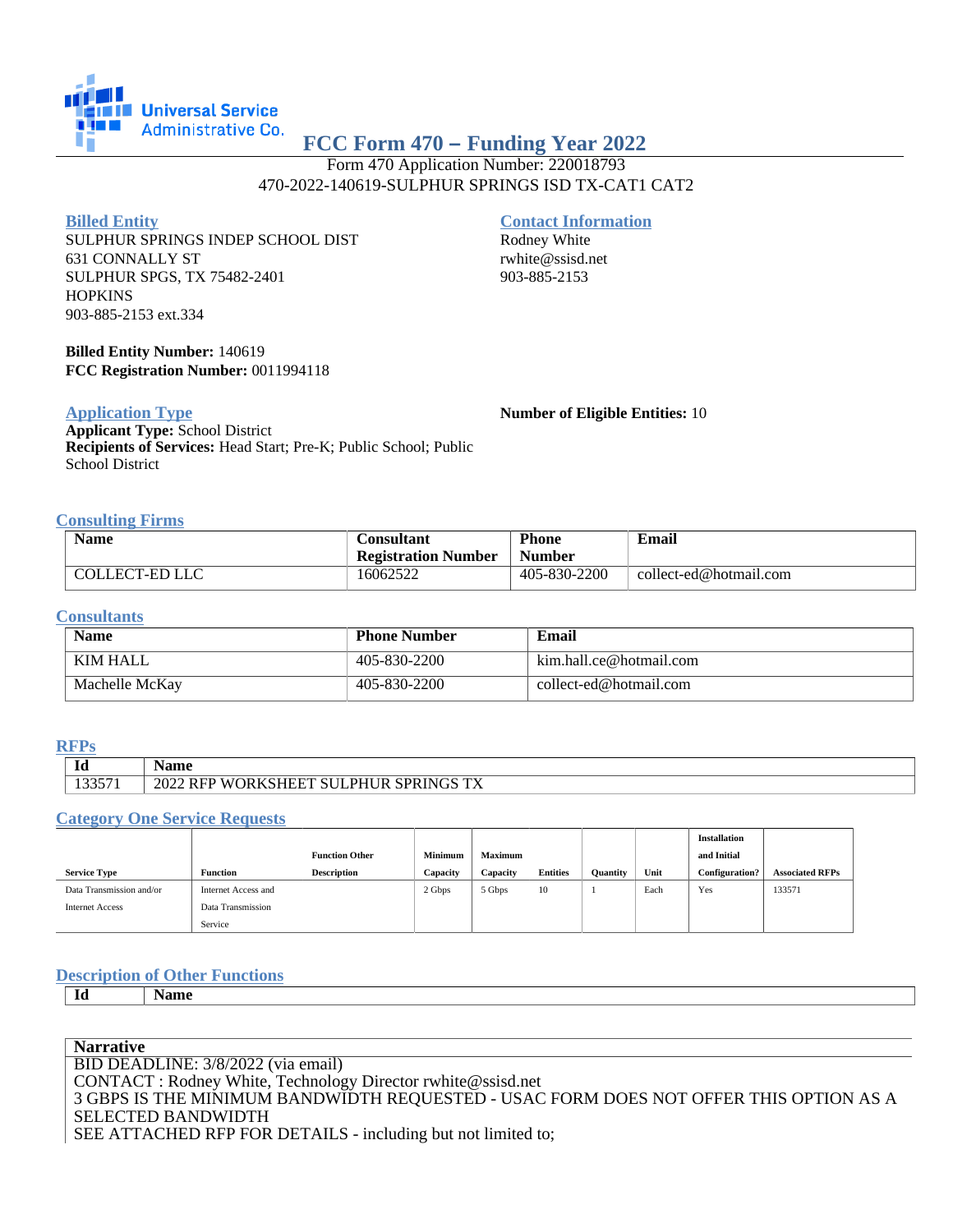1. RFP General terms

- 2. Site Visit information see INTEND TO BID WORKSHEET
- 3. Bid evaluation or disqualification factors
- 4. Products and services (or projects) requested for Erate discount (CAT1 and/or CAT2)
- 5. Bid Proposal submission requirements
- 6. Any questions may be submitted by email and answer and posted to School Website for all service providers to view.
- 7. Consultant contact information

## **Category Two Service Requests**

|                                                     |                                                 |                        |                           |                 |                  |      | <b>Installation</b> |                        |
|-----------------------------------------------------|-------------------------------------------------|------------------------|---------------------------|-----------------|------------------|------|---------------------|------------------------|
|                                                     |                                                 |                        | <b>Manufacturer Other</b> |                 |                  |      | and Initial         |                        |
| <b>Service Type</b>                                 | <b>Function</b>                                 | Manufacturer           | <b>Description</b>        | <b>Entities</b> | Quantity         | Unit | Configuration?      | <b>Associated RFPs</b> |
| <b>Internal Connections</b>                         | Switches and Necessary<br>Software and Licenses | Aruba or equivalent    |                           |                 | $\overline{4}$   | Each | No                  | 133571                 |
| <b>Basic Maintenance of Internal</b><br>Connections | Switches                                        | Aruba                  |                           | $\mathbf{1}$    | $\overline{4}$   | Each |                     | 133571                 |
| <b>Internal Connections</b>                         | Wireless Access Points                          | Ruckus Wireless or     |                           |                 | 6                | Each | No                  | 133571                 |
|                                                     | and Necessary Software                          | equivalent             |                           |                 |                  |      |                     |                        |
|                                                     | and Licenses                                    |                        |                           |                 |                  |      |                     |                        |
| <b>Basic Maintenance of Internal</b>                | <b>Wireless Access Points</b>                   | <b>Ruckus Wireless</b> |                           | $\mathbf{1}$    | 6                | Each |                     | 133571                 |
| Connections                                         |                                                 |                        |                           |                 |                  |      |                     |                        |
| <b>Internal Connections</b>                         | Antennas, Connectors,                           | Aruba or equivalent    |                           | $\mathbf{1}$    | $\sqrt{3}$       | Each | $\rm No$            | 133571                 |
|                                                     | and Related                                     |                        |                           |                 |                  |      |                     |                        |
|                                                     | Components                                      |                        |                           |                 |                  |      |                     |                        |
| <b>Internal Connections</b>                         | Wireless Access Points                          | Ruckus Wireless or     |                           |                 | $\sqrt{2}$       | Each | No                  | 133571                 |
|                                                     | and Necessary Software                          | equivalent             |                           |                 |                  |      |                     |                        |
|                                                     | and Licenses                                    |                        |                           |                 |                  |      |                     |                        |
| <b>Basic Maintenance of Internal</b>                | <b>Wireless Access Points</b>                   | <b>Ruckus Wireless</b> |                           | $\mathbf{1}$    | $\overline{c}$   | Each |                     | 133571                 |
| Connections                                         |                                                 |                        |                           |                 |                  |      |                     |                        |
| <b>Internal Connections</b>                         | Switches and Necessary                          | Aruba or equivalent    |                           |                 | $\mathbf{3}$     | Each | No                  | 133571                 |
|                                                     | Software and Licenses                           |                        |                           |                 |                  |      |                     |                        |
| <b>Basic Maintenance of Internal</b>                | Switches                                        | Aruba                  |                           | $\mathbf{1}$    | $\mathbf{3}$     | Each |                     | 133571                 |
| Connections                                         |                                                 |                        |                           |                 |                  |      |                     |                        |
| <b>Internal Connections</b>                         | Antennas, Connectors,                           | Aruba or equivalent    |                           | $\mathbf{1}$    | 6                | Each | No                  | 133571                 |
|                                                     | and Related                                     |                        |                           |                 |                  |      |                     |                        |
|                                                     | Components                                      |                        |                           |                 |                  |      |                     |                        |
| <b>Internal Connections</b>                         | Wireless Access Points                          | Ruckus Wireless or     |                           |                 | 11               | Each | No                  | 133571                 |
|                                                     | and Necessary Software                          | equivalent             |                           |                 |                  |      |                     |                        |
|                                                     | and Licenses                                    |                        |                           |                 |                  |      |                     |                        |
| <b>Basic Maintenance of Internal</b>                | <b>Wireless Access Points</b>                   | <b>Ruckus Wireless</b> |                           | $\mathbf{1}$    | 11               | Each |                     | 133571                 |
| Connections                                         |                                                 |                        |                           |                 |                  |      |                     |                        |
| <b>Internal Connections</b>                         | <b>Wireless Access Points</b>                   | Ruckus Wireless or     |                           |                 | $\tau$           | Each | No                  | 133571                 |
|                                                     | and Necessary Software<br>and Licenses          | equivalent             |                           |                 |                  |      |                     |                        |
| <b>Basic Maintenance of Internal</b>                |                                                 | <b>Ruckus Wireless</b> |                           | $\mathbf{1}$    | $\tau$           | Each |                     | 133571                 |
| Connections                                         | Wireless Access Points                          |                        |                           |                 |                  |      |                     |                        |
| <b>Internal Connections</b>                         | Wireless Access Points                          | Ruckus Wireless or     |                           |                 | 9                | Each | No                  | 133571                 |
|                                                     | and Necessary Software                          | equivalent             |                           |                 |                  |      |                     |                        |
|                                                     | and Licenses                                    |                        |                           |                 |                  |      |                     |                        |
| Basic Maintenance of Internal                       | Wireless Access Points                          | <b>Ruckus Wireless</b> |                           | $\mathbf{1}$    | $\boldsymbol{9}$ | Each |                     | 133571                 |
| Connections                                         |                                                 |                        |                           |                 |                  |      |                     |                        |
| <b>Internal Connections</b>                         | Wireless Access Points                          | Ruckus Wireless or     |                           |                 | 12               | Each | $\rm No$            | 133571                 |
|                                                     | and Necessary Software                          | equivalent             |                           |                 |                  |      |                     |                        |
|                                                     | and Licenses                                    |                        |                           |                 |                  |      |                     |                        |
| <b>Basic Maintenance of Internal</b>                | Wireless Access Points                          | <b>Ruckus Wireless</b> |                           | $\mathbf{1}$    | 12               | Each |                     | 133571                 |
| Connections                                         |                                                 |                        |                           |                 |                  |      |                     |                        |
| <b>Internal Connections</b>                         | Wireless Access Points                          | Ruckus Wireless or     |                           |                 | $\tau$           | Each | No                  | 133571                 |
|                                                     | and Necessary Software                          | equivalent             |                           |                 |                  |      |                     |                        |
|                                                     | and Licenses                                    |                        |                           |                 |                  |      |                     |                        |
| <b>Basic Maintenance of Internal</b>                | Wireless Access Points                          | <b>Ruckus Wireless</b> |                           | $\,1\,$         | $\tau$           | Each |                     | 133571                 |
| Connections                                         |                                                 |                        |                           |                 |                  |      |                     |                        |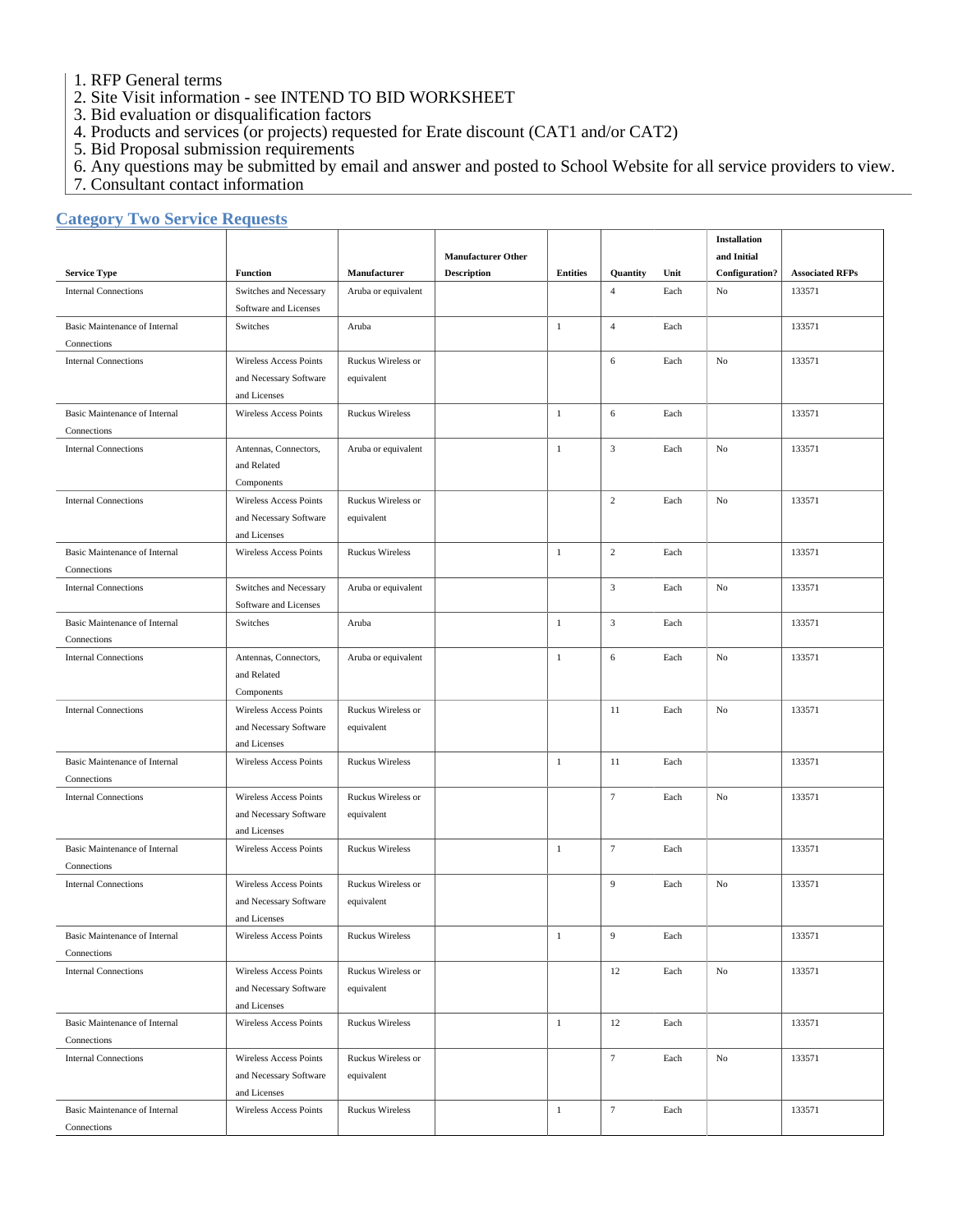|                               |                               |                        | <b>Manufacturer Other</b> |                 |                 |      | <b>Installation</b><br>and Initial |                        |
|-------------------------------|-------------------------------|------------------------|---------------------------|-----------------|-----------------|------|------------------------------------|------------------------|
| <b>Service Type</b>           | <b>Function</b>               | Manufacturer           | <b>Description</b>        | <b>Entities</b> | <b>Quantity</b> | Unit | <b>Configuration?</b>              | <b>Associated RFPs</b> |
| <b>Internal Connections</b>   | Wireless Access Points        | Ruckus Wireless or     |                           |                 | 5               | Each | N <sub>o</sub>                     | 133571                 |
|                               | and Necessary Software        | equivalent             |                           |                 |                 |      |                                    |                        |
|                               | and Licenses                  |                        |                           |                 |                 |      |                                    |                        |
| Basic Maintenance of Internal | <b>Wireless Access Points</b> | <b>Ruckus Wireless</b> |                           |                 | 5               | Each |                                    | 133571                 |
| Connections                   |                               |                        |                           |                 |                 |      |                                    |                        |
| <b>Internal Connections</b>   | Antennas, Connectors,         | Proline or equivalent  |                           |                 | 3               | Each | N <sub>o</sub>                     | 133571                 |
|                               | and Related                   |                        |                           |                 |                 |      |                                    |                        |
|                               | Components                    |                        |                           |                 |                 |      |                                    |                        |
| <b>Internal Connections</b>   | Antennas, Connectors,         | Proline or equivalent  |                           |                 | $\overline{4}$  | Each | N <sub>o</sub>                     | 133571                 |
|                               | and Related                   |                        |                           |                 |                 |      |                                    |                        |
|                               | Components                    |                        |                           |                 |                 |      |                                    |                        |

## **Description of Other Manufacturers**

**Id Name**

**Narrative**

BID DEADLINE: 3/8/2022 (via email)

EQUIPMENT/LICENSING ONLY BID REQUEST

CONTACT : Rodney White, Technology Director rwhite@ssisd.net

SEE ATTACHED RFP FOR DETAILS - including but not limited to;

- 1. RFP General terms
- 2. Site Visit information see INTEND TO BID WORKSHEET
- 3. Bid evaluation or disqualification factors
- 4. Products and services (or projects) requested for Erate discount (CAT1 and/or CAT2)
- 5. Bid Proposal submission requirements
- 6. Any questions may be submitted by email and answer and posted to School Website for all service providers to view.
- 7. Consultant contact information

## **Technical Contact**

Rodney White Technology Director 903-885-2153 rwhite@ssisd.net

## **State and Local Procurement Restrictions**

1. Refer to Texas Education Agency website - MODULE 3 - PURCHASING

http://tea.texas.gov/Finance\_and\_Grants/Financial\_Accountability/Financial\_\_Accountability\_System\_Resource\_Guide/

2. Requested products and services may be contingent on Erate funding approval and/or school board approval.

3. Reference General Terms of RFP

## **Billed Entities**

| <b>Billed Entity Number</b> | <b>Billed Entity Name</b>         |
|-----------------------------|-----------------------------------|
| 140619                      | SULPHUR SPRINGS INDEP SCHOOL DIST |

## **Certifications**

I certify that the applicant includes:

I certify that the applicant includes schools under the statutory definitions of elementary and secondary schools found in the No Child Left Behind Act of 2001, 20 U.S.C. §§ 7801 (18) and (38), that do not operate as for-profit businesses, and do not have endowments exceeding \$50 million.

## Other Certifications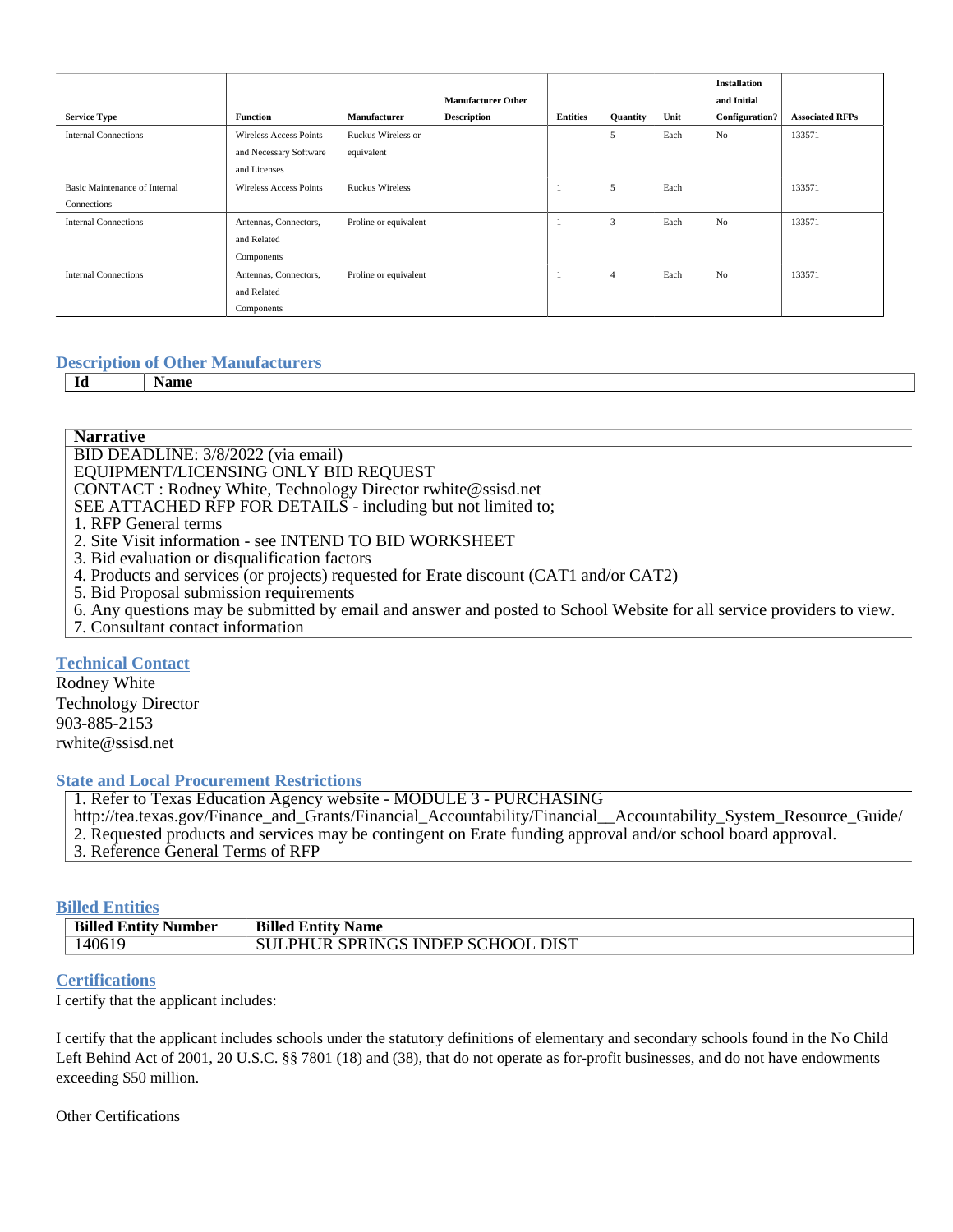I certify that this FCC Form 470 and any applicable RFP will be available for review by potential bidders for at least 28 days before considering all bids received and selecting a service provider. I certify that all bids submitted will be carefully considered and the bid selected will be for the most cost-effective service or equipment offering, with price being the primary factor, and will be the most cost-effective means of meeting educational needs and technology goals.

I certify that I will retain required documents for a period of at least 10 years (or whatever retention period is required by the rules in effect at the time of this certification) after the later of the last day of the applicable funding year or the service delivery deadline for the associated funding request. I certify that I will retain all documents necessary to demonstrate compliance with the statute and Commission rules regarding the form for, receipt of, and delivery of services receiving schools and libraries discounts. I acknowledge that I may be audited pursuant to participation in the schools and libraries program.

I certify that I have reviewed all applicable FCC, state, and local procurement/competitive bidding requirements and that I have complied with them. I acknowledge that persons willfully making false statements on this form may be punished by fine or forfeiture, under the Communications Act, 47 U.S.C. §§ 502, 503(b), or fine or imprisonment under Title 18 of the United States Code, 18 U.S.C. § 1001.

I acknowledge that FCC rules provide that persons who have been convicted of criminal violations or held civilly liable for certain acts arising from their participation in the schools and libraries support mechanism are subject to suspension and debarment from the program.

I certify that the services the applicant purchases at discounts provided by 47 U.S.C. § 254 will be used primarily for educational purposes, see 47 C.F.R. § 54.500, and will not be sold, resold or transferred in consideration for money or any other thing of value, except as permitted by the Commission's rules at 47 C.F.R. § 54.513. Additionally, I certify that the entity or entities listed on this form have not received anything of value or a promise of anything of value, other than services and equipment sought by means of this form, from the service provider, or any representative or agent thereof or any consultant in connection with this request for services.

I acknowledge that support under this support mechanism is conditional upon the school(s) and/or library(ies) I represent securing access, separately or through this program, to all of the resources, including computers, training, software, internal connections, maintenance, and electrical capacity necessary to use the services purchased effectively. I recognize that some of the aforementioned resources are not eligible for support. I certify that I have considered what financial resources should be available to cover these costs. I certify that I am authorized to procure eligible services for the eligible entity(ies). I certify that I am authorized to submit this request on behalf of the eligible entity(ies) listed on this form, that I have examined this request, and to the best of my knowledge, information, and belief, all statements of fact contained herein are true.

## NOTICE:

In accordance with Section 54.503 of the Federal Communications Commission's ("Commission") rules, certain schools and libraries ordering services that are eligible for and seeking universal service discounts must file this Description of Services Requested and Certification Form (FCC Form 470) with the Universal Service Administrator. 47 C.F.R. § 54.503. The collection of information stems from the Commission's authority under Section 254 of the Communications Act of 1934, as amended. 47 U.S.C. § 254. The data in the report will be used to ensure that schools and libraries comply with the competitive bidding requirement contained in 47 C.F.R. § 54.503. Schools and libraries must file this form themselves or as part of a consortium.

An agency may not conduct or sponsor, and a person is not required to respond to, a collection of information unless it displays a currently valid OMB control number.

The FCC is authorized under the Communications Act of 1934, as amended, to collect the information requested in this form. We will use the information you provide to determine whether you have complied with the competitive bidding requirements applicable to requests for universal service discounts. If we believe there may be a violation or a potential violation of any applicable statute, regulation, rule or order, the information you provide in this form may be referred to the Federal, state, or local agency responsible for investigating, prosecuting, enforcing, or implementing the statute, rule, regulation or order. In certain cases, the information you provide in this form may be disclosed to the Department of Justice or a court or adjudicative body when (a) the FCC; or (b) any employee of the FCC; or (c) the United States Government is a party of a proceeding before the body or has an interest in the proceeding. In addition, information provided in or submitted with this form, or in response to subsequent inquiries, may also be